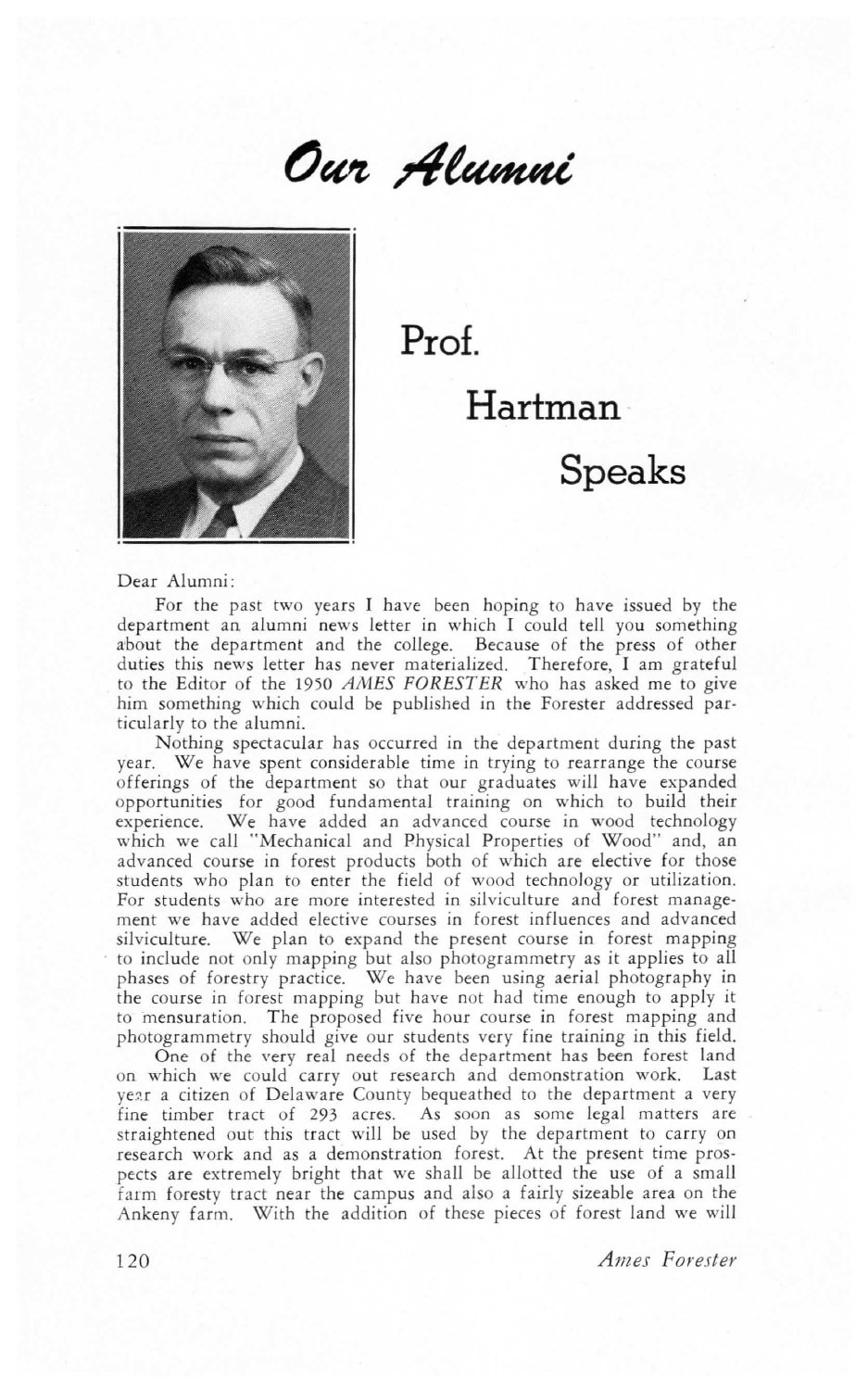be in a much better position to carry on research and resident teaching work in forestry.

Many of you will be interested to know the men who constitute our staff at the present time and the major courses which they are handling. Prof. Mac, who is loved by every forestry alumnus of Iowa State, is with us teaching on a full-time basis. He is handling the classes in freshman forestry and in seeding and planting. Dr. A. L. McComb heads the work of our graduate students in forestry, devotes one-half time to research work and teaches courses in silviculture and seeding and planting. Dr. D. W. Bensend, a Minnesota graduate, teaches the utilization subjects and advanced wood technology. Professor L. F. Kellogg, with degrees from California and Yale, came to us last year after long experience with the Central States Forest Experiment Station to head up the work in forest management. He teaches management, finance, and a part of the work in mensuration. Dr. J. A. Larsen, under whose influence many of you have come, is now on a one-half time teaching lbasis as he has reached the retirement age. He still teaches some of the courses in silviculture and wood technology. Professor J. E. Granson, who has been on our staff for about four years, teaches history and policy, administration and forest economics. Professor R. E. Getty. after many years of experience with the Indian Service, joined our staff a couple of years ago primarily to carry on research work. At present he devotes one-fourth of his time to resident teaching and three-fourths to research. We expect him to handle the proposed new course in photogrammetry along with some work in mensuration. Wm. W. Chilcote, who has been an instructor on the staff for several years, will receive a Ph.D. degree this year from Iowa State with a major in plant physiology. He has been teaching some freshman forestry courses, some wood technology and has been responsible for all of the teaching in range management which is his primary interest. George W. Thomson, another of our fine group of young instructors, is very capably handling classes in mensuration and is doing all of the teaching in farm forestry which is his particular interest. David E. Herrick is the youngest of our instructors being now in his second year on our staff. He helps in the utilization courses, in mapping and in wood technology. Dave had some experience before joining our staff in the operation of a small sawmill in southern Iowa. This experience gave him a very fine insight into the problems of the small operator. The time of the writer is pretty largely consumed in the job of making out teaching schedules, classroom schedules, catalogue material, etc., but some time is found to teach courses in wood preservation, lumber markets and lumber manufacture. It has been my happy privilege to have been associated with a great many of you particularly those who have passed through Ames since 1935.

In addition to the teaching staff as listed above we have two very fine Extension Foresters in the persons of Professor Richard B. Campbell, State Extension Forester, and Edmund T. Gardiner, who is his assistant. They are doing a very fine job in the state in promotional work in forestry. The business end of our office is being handled at the present time by Mrs. Dee Anderson and Mrs. Betty Jane Hain. Mrs. Anderson will be leaving us this year due to the fact that her husband will be one of our March 1950 forestry graduates.

As most of you know, Iowa State, like most of the other forestry schools of the country, has a rather large student body at the present time. We expect to have our largest graduating class this year. Through this letter I am making a personal plea that all of you appoint yourselves

Nineteen Fifty 121